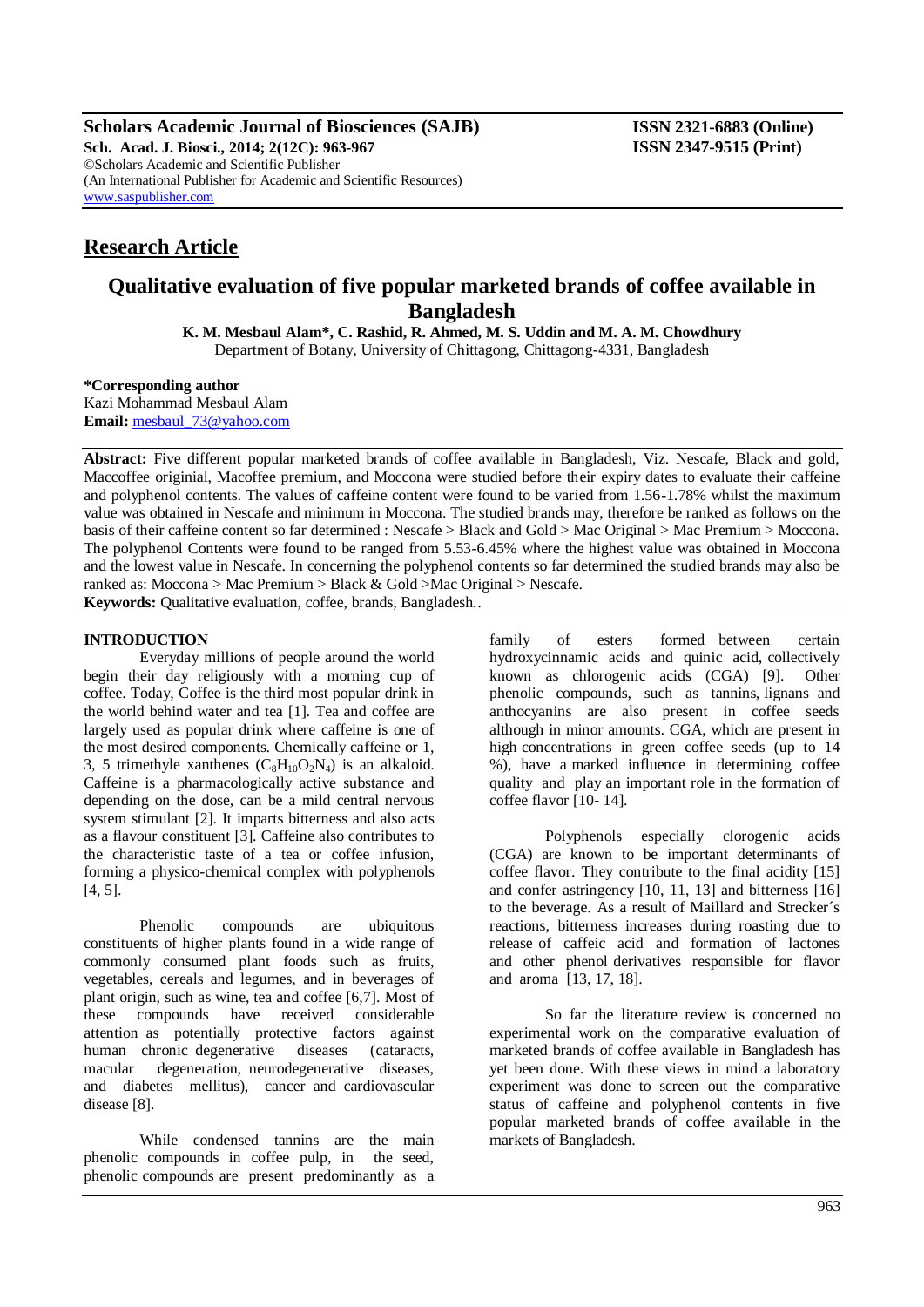### **MATERIALS AND METHODS**

Five different brands of coffee namely Nescafe, Moccona, MacCoffee Premium, MacCoffee Original, Black & Gold were collected from various supershops of Chittagong city in Bangladesh. All the glasswares were soaked overnight with chromic acid solution and washed thoroughly with water and detergent, then rinsed with de-ionised water before use. The chemicals and reagents used in this study were of high quality. The coffee samples were kept in a desiccator at room temperature throughout the analysis.

#### **Determination of caffeine content in coffee samples: Preparation of stock solution**

5g coffee sample was taken in a 500ml conical flask. 10g crystal of MgO and 200ml of distilled water were added to the sample simultaneously. The mixture was then warmed in the water bath maintained at  $40^{\circ}$ c for 2hrs. Then, it was fittered through whatman- 42 and the filtrate was collected in 200 ml volumetric flask. The volume of the filtrate was made upto the mark by adding distilled water and used as stock solution.

#### **Extraction**

200ml of filtrate was taken in 500ml conical flask and 20ml diluted  $H_2SO_4$  (2ml conc.  $H_2SO_4 + 18$ ml dist.  $H<sub>2</sub>O$  was added. This mixture of 220ml volume was then heated, at temperature  $90^{\circ}c \pm 2^{\circ}c$  maintained in a water bath and reduced the volume of the mixture to about 50ml. The concentrated mixture was again filtered through whatman-42 and collected in the separating funnel. Then 20ml chloroform was added with the filtrate in the separating funnel and shaken well for 20 times. The separating funnel was then kept undisturbed on a stand for 10 minutes. The washed chloroform from the bottom of the separating funnel was collected in 50ml conical flask. The same filtrate was then washed thoroughly with different volumes (viz, 20, 15, 10 and 5ml) of chloroform and the total volume of the collected chloroform was washed with 5ml 1% KOH in a clean separating funnel and was collected in a 50ml oven dried conical flask which was previously weighed.

### **Procedure:**

Each conical flask was cleaned; dried (ovendry); marked and weighed in electric balance before receiving the washed chloroform. After receiving the chloroform the respective conical flask was kept in electric oven at  $70^{\circ}$ c for complete dryness. The weight of the dried concial flask was recorded in electric balance [19].

## **Calculation:**

## Caffeine =  $(S-B)$  mg/g

Where, S= weight of conical flask with caffeine after dryness, B= weight of conical flask before filtrate collection.

#### **Determination of Polyphenol in coffee samples: Preparation of 1000 ppm tannic acid stock solution:**

1g tannic acid was taken in a 1000ml volumetric flask. Then, small amount of distilled water was added and shaken well to dissolve tannic acid. Then, the volume was made up to the mark with the addition of distilled water. This solution was used as 1000 ppm stock solution. From 1000ppm stock solution  $1$ ppm,  $2$ ppm,  $3$ ppm,  $4$ ppm  $\&$  5ppm solution were prepared.

#### **Procedure:**

100 mg of powdered coffee sample was boiled in a water bath with 100 ml of water for 30 minutes and filtered. 0.2 ml of the sample solution and 5ml of the reagent (100mg of FeS04. 7H<sub>2</sub>O and 500mg of Rochelle salt in 100ml of water) were taken in a 25ml volumetric flask and filled to the mark with Sorensen's phosphate buffer of pH 7.5. Then the absorbance was measured at 540 nm against a blank solution substituting water for the reagent and the amount of polyphenol was determined using the correction factor (cf) obtained from the calibration curve made by using different concentration of tannic acid [20].

# **RESULTS AND DISCUSSION**

The results as shown in Figure-1 exhibit that the levels of caffeine content in five popular marketed brands of coffee available in the markets of Bangladesh were found to be ranged from 1.56-1.78%. The results also indicate that caffeine content was found to vary with brands of coffee. The maximum value of caffeine content was found to be 1.78% (Nescafe) and the minimum value was found to be 1.56% (Moccona) and showed the following sequence as Nescafe> Black and Gold > Mac Original >Mac Premium > Moccona. LSD of caffeine content was found to be 0.029 at 5% level.

Generally coffee contains 1% caffeine [13]. It is reported that caffeine content of coffee beans may vary from 1.1–2.2% [21]. So the results of this study regarding the caffeine status reveal that all the five studied brands of coffee contained satisfactory amount of caffeine in comparison with the ISO standard. Yet, Nescafe was found to be superior among the other studied brands of coffee in concerning the caffeine content.

The results as shown in Figure-2 exhibit that polyphenol content was found to vary with brands of coffee. The results also show that the level of polyphenol content in five popular marketed brands of coffee available in the markets of Bangladesh were found to be ranged from 6.45-5.53%.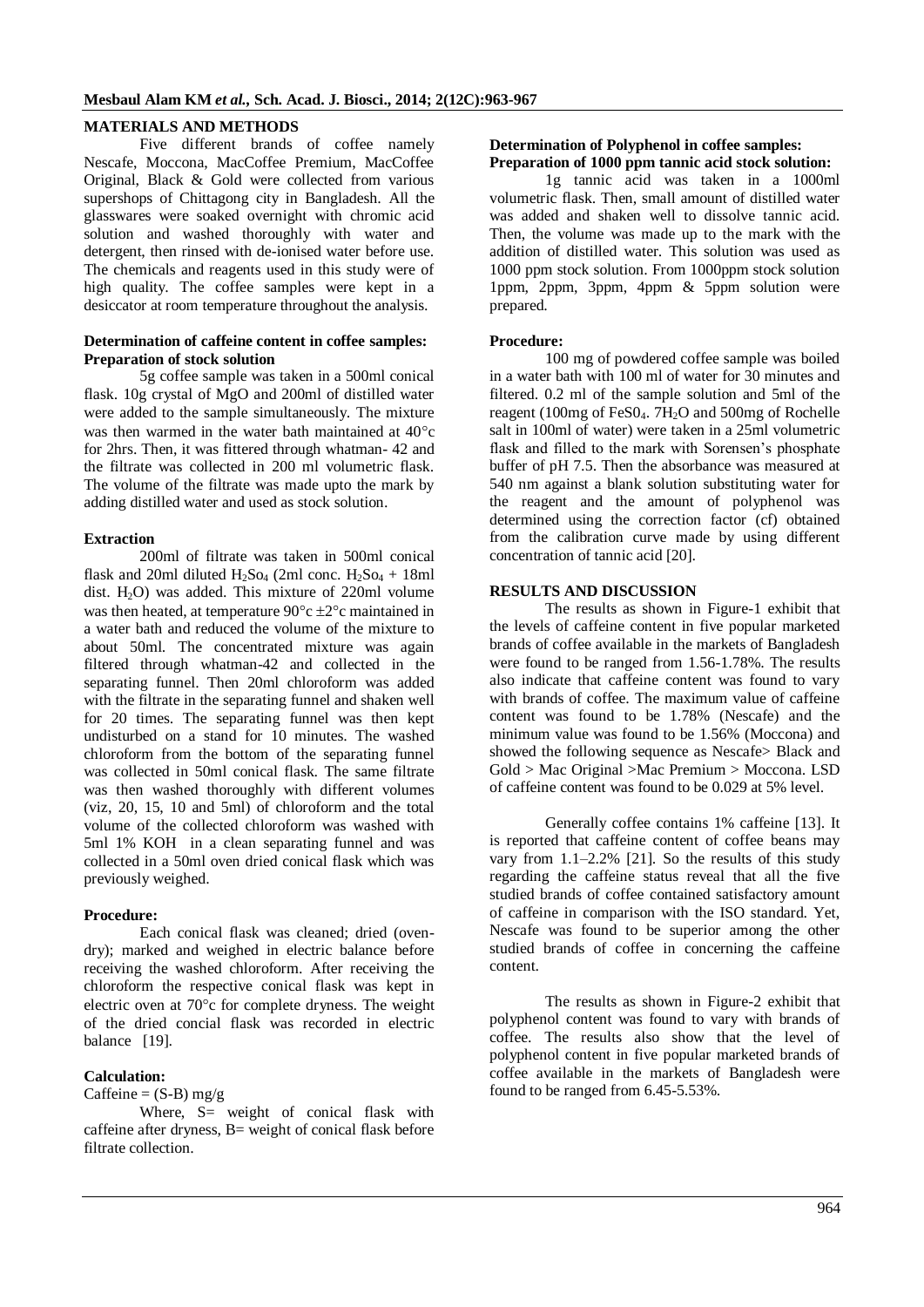

**Fig-1: Variation of caffeine content in five popular brands of coffee available in the markets of Bangladesh.**



**Fig-2: Variation of polyphenol content in five popular brands of coffeeavailable in the markets of Bangladesh.**

The highest value of polyphenol content was found to be 6.45% (Moccona) and the lowest value was found to be 5.53% (Nescafe) and showed the following sequence as Moccona > Mac Premium > Black and  $Gold > Mac Original > Nescafe. LSD of polyphenol$ content was found to be 0.091 at 5% level.

Generally coffee contains 8% polyphenol content [13]. Phenolic compounds are secondary metabolites generally involved in plant adaptation to environmental stress conditions. Chlorogenic acids (CGA) and related compounds are the main components of the phenolic fraction of green coffee beans, reaching levels up to 14 % (dry matter basis) [22]. So the results of this study regarding the polyphenol status prove that all the five studied brands

of coffee contained comparatively lower amount of polyphenol content than the ISO standard. Therefore, Moccona was found to be superior among the other studied brands of coffee in concerning the polyphenol content.

There might be some factors for which the studied brands of coffee varied in case of the amount of caffeine and polyphenol contents. Such factors include growing conditions, cultivation practices, processing techniques and other variables such as soil chemistry, altitude, the type of coffee bean, brewing time and water temperature etc.

Total CGA content of green coffee beans may vary according to genetics - species and cultivar,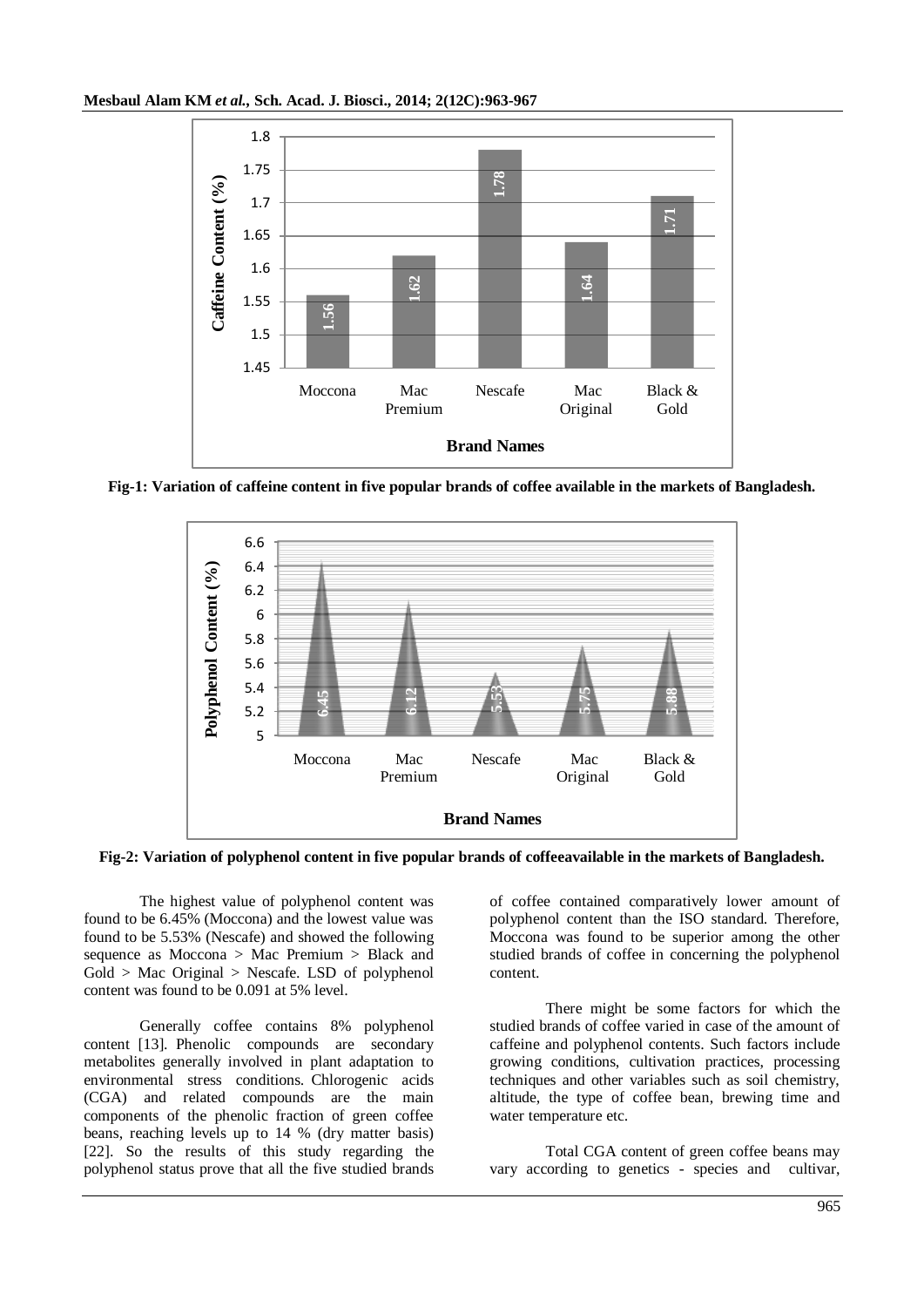degree of maturation and, less importantly, agricultural practices, climate and soil [9, 23- 25]. Severe weather conditions such as cold, high visible light and water stress conditions tend to increase the contents of phenolic compounds not only in the coffee plant and seed but also in other plants [26- 29].

Drastic roasting conditions may produce losses of up to 95% of CGA [16], with 8-10% being lost for every 1% loss of dry matter [30- 32]. Total CGA content in commercial roasted coffee ranges from about 0.5 to 7 % depending on the type of processing, roasting degree, blend and analytical conditions [33]. Water temperature may affect the amount of caffeine and polyphenol extracted from coffee beans. A longer infusion time also increases the caffeine and polyphenol contents and Brewed coffee has more caffeine than instant coffee [30- 32].

#### **CONCLUSION**

From the results, it can be concluded that in respect to caffeine content Nescafe was found to be superior among the studied five different brands of coffee. On the other hand, in respect to polyphenol content Moccona was found to be superior among the studied five different brands of coffee.

#### **REFERENCES**

- 1. Villanueva, Cristina M, Cantor, Kenneth P; King, Will D, Jaakkola, Jouni JK; Cordier, Sylvaine; Lynch, Charles F; Porru, Stefano; Kogevinas, Manolis; Total and specific fluid consumption as determinants of bladder cancer risk. International Journal of Cancer, 2006; 118 (8): 2040–47.
- 2. Barone JJ, Roberts HR; Caffeine consumption. Food chemistry and toxicology, 1996; 34:119.
- 3. Leo M; Food analysis by HPLC. Macel Decker inc., 1992**;** 17:656-659.
- 4. Roberts EAH; Economic Importance of flavonoidsubstances in tea fermentation. Chemistry of flavonoid compounds (Geissman, TA. ed) Pergamon press, London, 1962; 468-512.
- 5. Collier PD, Mallows R, Thomas PB; Interactions between the aflavins, flavonoids and caffeine. Proc.Phytochem. Soc., 1972; 11: 867.
- 6. Cheynier V; Polyphenols in foods are more complex than often thought. Am. J. Clin. Nutr., 2005; 81(suppl.): 223S-229S.
- 7. Manach C, Scalbert A, Morand C, Rémésy C, Jimenez L; Polyphenols: food sources and bioavailability. Am. J. Clin. Nutr., 2004; 79:727- 747.
- 8. Scalbert A, Johnson IT, Saltmarsh M; Polyphenols: antioxidants and beyond. Am. J. Clin. Nutr., 2005; 81(suppl):215S-217S.
- 9. Clifford MN; Chlorogenic acids. In: Coffee. Chemistry. Clarke RJ; Macrae R (eds) Elsevier Applied Science Publications, London, UK, 1985; 1.
- 10. Carelli MLC, Lopes CRO, Monaco LC; Chlorogenic acid content in species of Coffea and selections of arabica. Turrialba, 1974; 24:398-401.
- 11. Clifford MN, Wight J; The measurement of feruloylquinic acids and cafeoilquinic acids in coffee beans Development of the technique and its preliminary application to green coffee beans. J. Sci. Food Agric., 1976; 27:73-84.
- 12. Trugo LC, Macrae R; A study of the effect of roasting on the chlorogenic acid composition of coffee using HPLC. Food Chem., 1984a; 15:219- 227.
- 13. Variyar PS, Ahmad R, Bhat R, Niyas Z and Sharma A; Flavoring components of raw monsooned arabica coffee and their changes during radiation processing. J. Agric. Food Chem., 2003; 51:7945- 7950.
- 14. Farah A, Monteiro MC, Calado V, Franca A, Trugo LC; Correlation between cup quality and chemical attributes of Brazilian coffee. Food Chem., 2006a; 98:373-380.
- 15. Trugo LC, Macrae R; A study of the effect of roasting on the chlorogenic acid composition of coffee using HPLC. Food Chem., 1984a; 15:219- 227.
- 16. Trugo LC; HPLC in coffee analysis. University of Reading, England. Doctorate thesis, 1984.
- 17. Ginz M, Enhelhardt UH; Analysis of Bitter fractions of Roasted Coffee by LC-ESI\_MS- New Chlorogenic acid derivatives. In: Proc. 16 th Int. Sci. Coll. Coffee (Kyoto) ASIC, Paris., 1995.
- 18. Maria CB, Trugo LC, Moreira RFA, Werneck CC; Composition of green coffee fractions and their contribution to the volatiles profile formed during roasting. Food Chem., 1994; 50:141-145.
- 19. Annon; Determination of Caffeine. Bangladesh Standard Specification. (BDSS), 1975; 808: 20-21.
- 20. Molla MM; Study on the nature of polyphenols in BTRI clones. Tea Journal of Bangladesh, 1981; 17: 20-25.
- **21.** Komes D, Horzik D, Belscak A, Ganic KK, Baljak A;Determination of Caffeine Content in Tea and Maté Tea by using Different Methods. Czech J. Food Sci., 2009; 27:S213- 2016.
- 22. Farah A, Donangelo CM; Phenolic compounds in coffee. Braz. J. Plant Physiol., 2006; 18(1):23-36.
- 23. Guerrero G, Suárez M, Moreno G; Chlorogenic acids as a potential criterion in coffee genotype selections. J. Agric. Food Chem., 200; 49:2454- 2458.
- 24. Camacho-Cristóbal JJ, Anzelotti D, González-Fontes A; Changes in phenolic metabolism of tobacco plants during short-term boron deficiency. Plant Physiol. Biochem., 2002; 40:997-1002.
- 25. Farah A, Monteiro MC, Trugo LC; Distribuição de ácidos clorogênicos nos principais defeitos do café. In: Annals of the IV Simpósio de PNP&D Embrapa Café. Londrina, P.R., Brazil. (CDrom), 2005b.